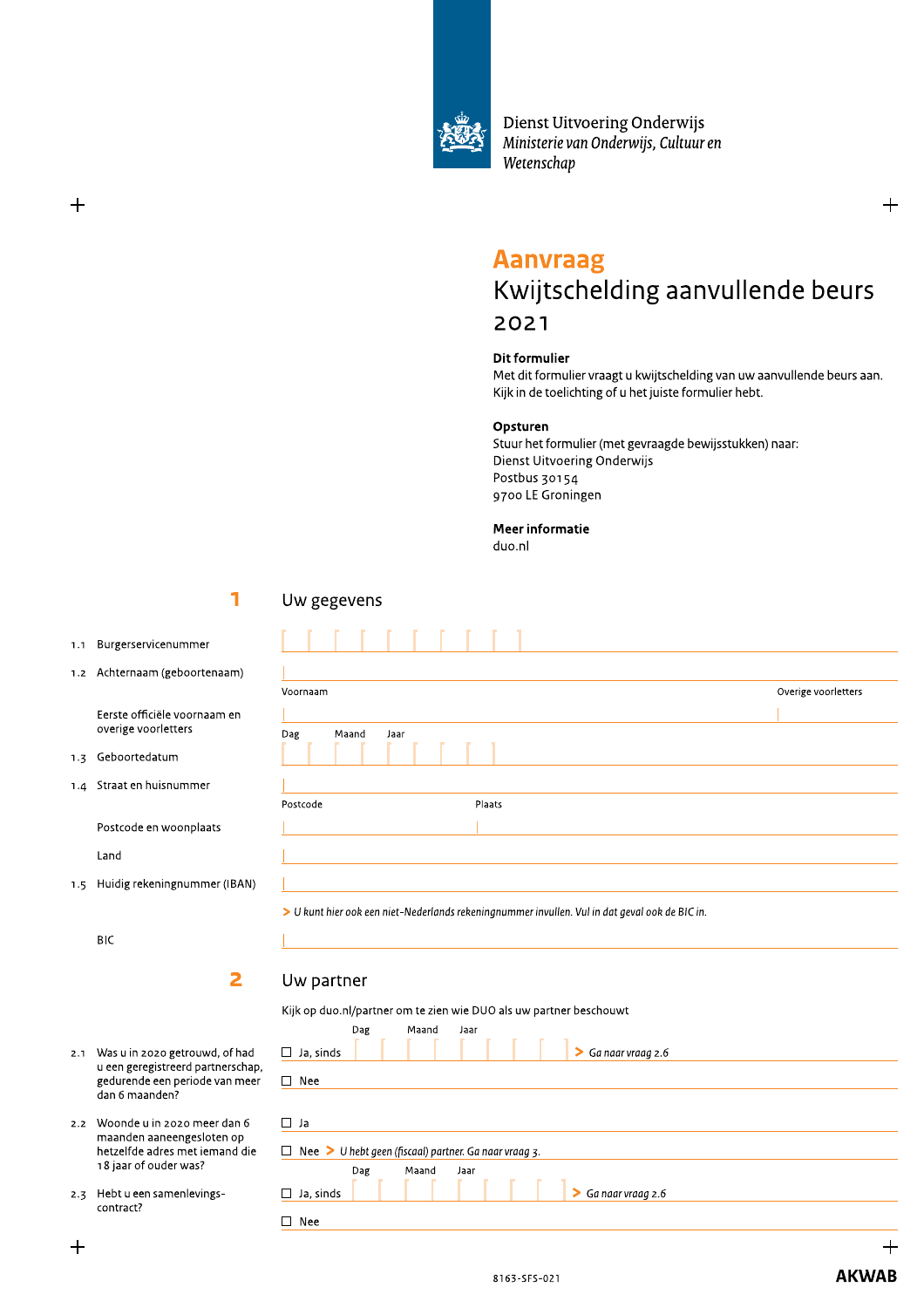$\ddot{+}$ 

|     | 2.4 Welke van de volgende situaties                                       | $\Box$ We hebben samen een kind/ één van ons heeft het kind van de ander erkend                                                                                                                                                             |                                                                                               |  |  |
|-----|---------------------------------------------------------------------------|---------------------------------------------------------------------------------------------------------------------------------------------------------------------------------------------------------------------------------------------|-----------------------------------------------------------------------------------------------|--|--|
|     | geldt of gelden voor u?                                                   |                                                                                                                                                                                                                                             |                                                                                               |  |  |
|     |                                                                           | $\Box$ We nemen samen deel aan een pensioenfonds                                                                                                                                                                                            |                                                                                               |  |  |
|     |                                                                           | $\Box$ We bezitten samen een woning                                                                                                                                                                                                         |                                                                                               |  |  |
|     |                                                                           | $\Box$ Op ons gezamenlijke adres woont een kind van één van ons. U wordt in deze situatie niét als elkaars partner gezien als een van<br>beiden een gedeelte van de woning huurt van de ander, op basis van een schriftelijke overeenkomst. |                                                                                               |  |  |
|     |                                                                           | $\Box$ Wij zijn fiscaal partner van elkaar                                                                                                                                                                                                  |                                                                                               |  |  |
|     |                                                                           | $\Box$ Geen van deze situaties > U hebt geen (fiscaal) partner. Ga naar vraag 3.                                                                                                                                                            |                                                                                               |  |  |
|     |                                                                           | Dag<br>Maand<br>Jaar                                                                                                                                                                                                                        |                                                                                               |  |  |
|     | 2.5 Vanaf wanneer geldt deze<br>situatie?                                 |                                                                                                                                                                                                                                             |                                                                                               |  |  |
|     | 2.6 Gegevens partner:<br>Burgerservicenummer                              |                                                                                                                                                                                                                                             |                                                                                               |  |  |
|     | Achternaam (geboortenaam)                                                 |                                                                                                                                                                                                                                             |                                                                                               |  |  |
|     | Eerste officiële voornaam en                                              | Voornaam                                                                                                                                                                                                                                    | Overige voorletters                                                                           |  |  |
|     | overige voorletters                                                       | Dag<br>Maand<br>Jaar                                                                                                                                                                                                                        |                                                                                               |  |  |
|     | Geboortedatum                                                             |                                                                                                                                                                                                                                             |                                                                                               |  |  |
|     | 3                                                                         | Inkomen                                                                                                                                                                                                                                     |                                                                                               |  |  |
|     |                                                                           | Uzelf                                                                                                                                                                                                                                       | Uw partner (indien van toepassing)                                                            |  |  |
| 3.1 | Had u in 2020 in Nederland loon,                                          | $\Box$ Ja                                                                                                                                                                                                                                   | $\Box$ Ja                                                                                     |  |  |
|     | een uitkering of andere<br>inkomsten?                                     | $\Box$ Nee                                                                                                                                                                                                                                  | $\square$ Nee                                                                                 |  |  |
|     | 3.2 Had u in 2020 een inkomen                                             | $\Box$ Ja > Ga naar vraag 4                                                                                                                                                                                                                 | $\Box$ Ja > Ga naar vraag 4                                                                   |  |  |
|     | buiten Nederland waarvoor u in<br>Nederland niet aangifteplichtig<br>was? | $\Box$ Nee > Ga naar vraag 5                                                                                                                                                                                                                | $\Box$ Nee > Ga naar vraag 5                                                                  |  |  |
|     |                                                                           | Inkomen buiten Nederland                                                                                                                                                                                                                    |                                                                                               |  |  |
|     |                                                                           | Lees de toelichting                                                                                                                                                                                                                         |                                                                                               |  |  |
|     |                                                                           | <b>Uzelf</b>                                                                                                                                                                                                                                | Uw partner (indien van toepassing)                                                            |  |  |
| 4.1 | Had u in 2020 een inkomen op                                              | $\Box$ Ja                                                                                                                                                                                                                                   | $\Box$ Ja                                                                                     |  |  |
|     | Aruba, Curaçao, Sint Maarten of<br>in Caribisch Nederland?                | $\Box$ Nee                                                                                                                                                                                                                                  | $\square$ Nee                                                                                 |  |  |
|     |                                                                           |                                                                                                                                                                                                                                             |                                                                                               |  |  |
|     | 4.2 Werkte u in 2020 bij een inter-<br>nationale organisatie waarbij uw   | $\square$ Ja                                                                                                                                                                                                                                | $\Box$ Ja                                                                                     |  |  |
|     | inkomen (gedeeltelijk) is vrijge-<br>steld van inkomstenbelasting?        | $\square$ Nee                                                                                                                                                                                                                               | $\square$ Nee                                                                                 |  |  |
| 4.3 | In welk(e) land(en) had u in 2020                                         |                                                                                                                                                                                                                                             |                                                                                               |  |  |
|     | (ook) een inkomen?                                                        | Vul in: buitenlands inkomen in de valuta van het                                                                                                                                                                                            | Vul in: buitenlands inkomen in de valuta van het                                              |  |  |
|     |                                                                           | betreffende land                                                                                                                                                                                                                            | betreffende land                                                                              |  |  |
|     |                                                                           |                                                                                                                                                                                                                                             |                                                                                               |  |  |
|     |                                                                           |                                                                                                                                                                                                                                             |                                                                                               |  |  |
| 4.4 | Hebt u aangifte gedaan van dit<br>inkomen?                                | $\Box$ Ja, in Nederland                                                                                                                                                                                                                     | $\Box$ Ja, in Nederland                                                                       |  |  |
|     |                                                                           | $\Box$ Ja, in het buitenland > Lees in de toelichting welke<br>bewijsstukken u moet meesturen                                                                                                                                               | $\Box$ Ja, in het buitenland > Lees in de toelichting welke<br>bewijsstukken u moet meesturen |  |  |
|     |                                                                           | $\Box$ Nee > Lees in de toelichting welke bewijsstukken u moet<br>meesturen                                                                                                                                                                 | $\Box$ Nee > Lees in de toelichting welke bewijsstukken u moet<br>meesturen                   |  |  |